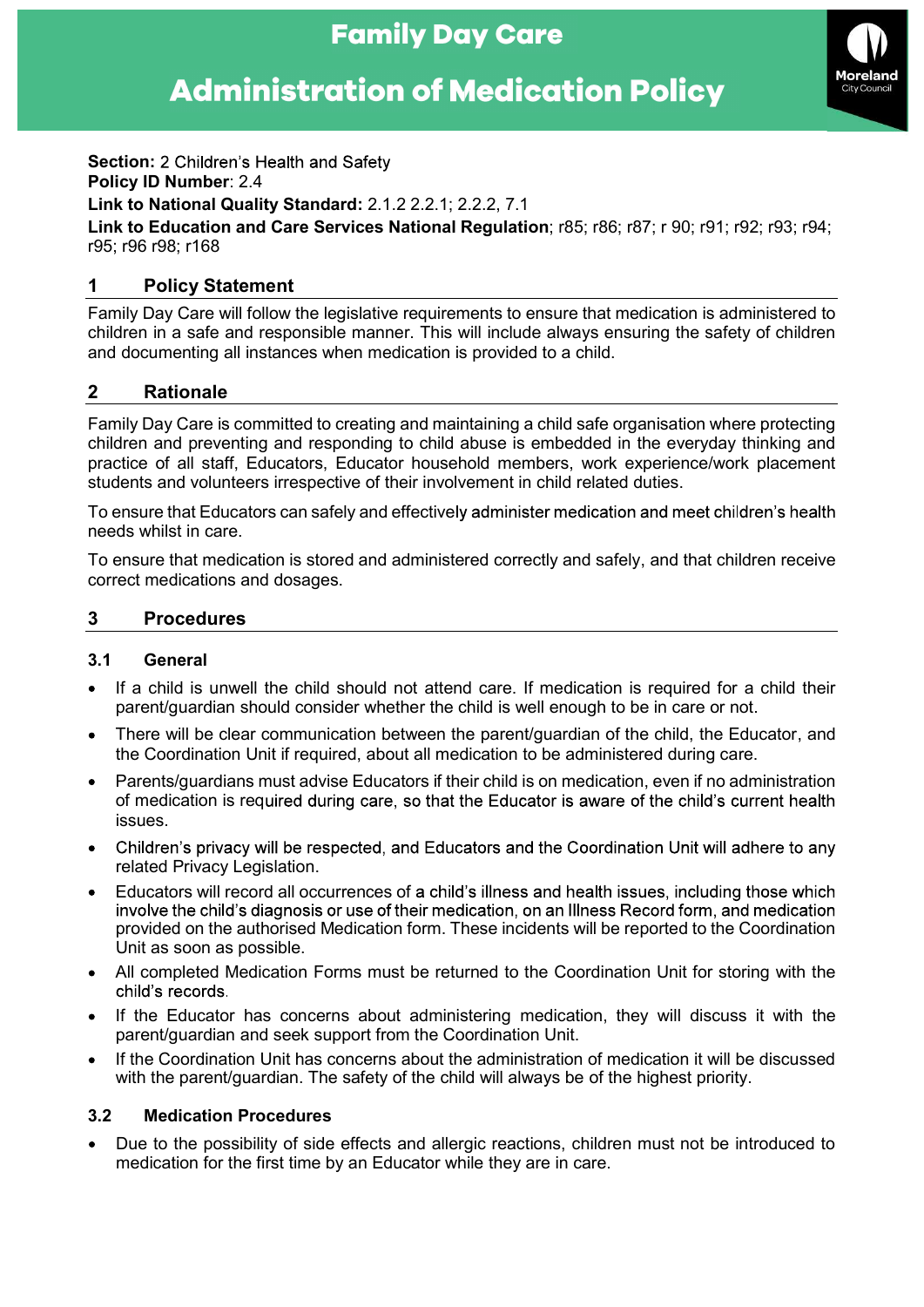

- All medication must be handed to the Educator on arrival for correct storage during the day. Medication must not be left in children's bags and must not be accessible to children. Educators will store medication as per directions on the packaging.
- All medication must be in the original container, bearing the original label with a clear use by date. If medication is out of date it will not be administered, and the parent/guardian will be notified immediately.
	- $\circ$  All prescribed medication must be prescribed for the child by a registered medical practitioner and must state on the label the date of the prescription, child's name, dosage and administration timing.
	- $\circ$  Over the counter medications being authorised for use by the parents must have clear instruction for dosage on the label.
- Over the counter medications (e.g. pain relief such as Panadol or Nurofen or a decongestive such as Dimetapp or Demazin) that are required for longer than 48 hours will require written authorisation by a registered medical practitioner.
- All medications (prescription and over the counter) can only be administered to a child by an Educator when written authorisation has been provided on a Medication form by a parent/guardian or authorised nominee. The exceptions to this are:
	- $\circ$  Where children have a medical management plan Educators can administer medication according to the instructions on this plan if the child is showing symptoms as outlined on the plan. They will complete the medication form and have the parent sign this after administering the medication.
	- o In emergency circumstances a parent, authorised nominee, registered medical practitioner or emergency services officer (e.g. ambulance officer) can verbally authorise administration of medication. The Educator will notify the parent as soon as possible and have them sign the medication form after the event.
	- o Where a child is having difficulty breathing the Educator can administer asthma medication as per their Asthma Management training. The parent will be notified as soon as possible, and the Educator will provide a medication form for them to sign.
- The parent, guardian or authorised nominee must complete the medication form on arrival into care each day the child requires medication and verbally notify the Educator. The exception to this is ongoing use of medication (see below).
- The parent, guardian or authorised nominee will need to sign the Medication Form when collecting the child to acknowledge administration of the medication has occurred; regardless of being short or long term medication.
- When administering medication, the Educator will:
	- $\circ$  check the label of the medication for:
		- use by date (medication that is out of date will not be administered).
		- dosage, checking the label against the instructions written on the Medication form. The dose to be given must not exceed the instructions on the label of the medication. If the instructions on the Medication Form differ from the label, the Educator must contact the parent to discuss and the Coordination Unit if support is required.
		- In the case of prescription medication, the child's name.  $\blacksquare$
	- $\circ$  Carefully measure the amount of medication required and support and supervise the child taking the medication.
	- $\circ$  Complete the Medication form and have the parent, guardian or authorised nominee sign it when collecting the child.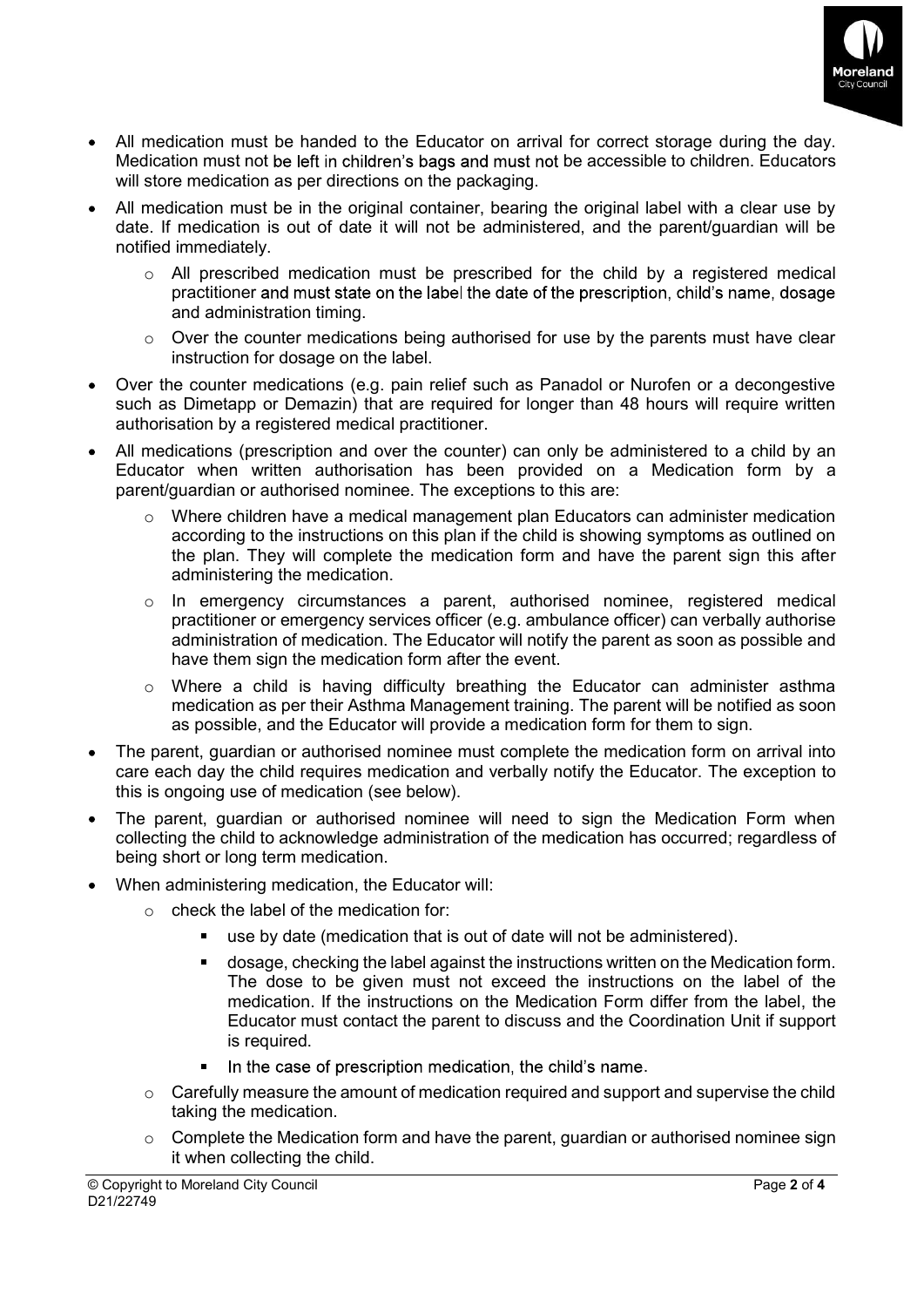

 The Educator and the parent/guardian will ensure that equipment is available to assist in the correct measuring and administration of medication.

# 3.3 Medication Required on an ongoing basis

- Any long term use of medication must be authorised by a registered medical practitioner, except for sunscreen or over the counter skin creams.
- A Short or Long Term Medication Form needs to be signed at the initial parent/guardian and Educator interview or at the time of on-going medication being prescribed. These must be reviewed regularly, at least once every 12 months, with a registered medical practitioner.
- The Coordination Unit must be notified by the Educator where a child requires medication on an on-going basis. A meeting will be held with parent/guardian, Educator and Coordination Unit Staff, where there is:
	- $\circ$  a medical action plan there will be a Medical Conditions Risk Minimisation Plan and Communication Plan completed.
	- $\circ$  ongoing medication, the long term medication form and any other documents required will be completed.
- The Educator will record and notify the parent of any times and dates that the medication has been administered. This will be recorded on a Medication Form and the parent, guardian or authorised nominee will be required to sign this on collection of the child to acknowledge the medication has been administered.
- It is the parent's/guardian's responsibility to verbally inform the Educator on arrival that their child requires medication through the day.
- Educators will obtain signed parental permission for the administration of sunscreen and skin cream on the Short or Long Term Medication Form. The administration of this medication does not need recording daily.

#### 3.4 Self-Administration

- School aged children may self-administer medication under the following circumstances:
	- o Written authorisation is provided by a person with authority to consent to the administration of medication on the child enrolment form.
	- $\circ$  Medication is to be provided to the Educator for safe storage, and they will provide the child access to the medication when it is required.
	- $\circ$  The Educator will fully supervise the self-administration of medication and will document it on the Medication form.

# 4 References

- 
- Education and Care Services National Law Act Education and Care Services National Regulations National Quality Standards
- $\bullet$
- ACECQA
- Educator Service Agreement
- Royal Children's Hospital Kids Health Information Fact Sheet Pain Relief for Children  $\bullet$
- NPS Medicine Wise www.nps.org.au